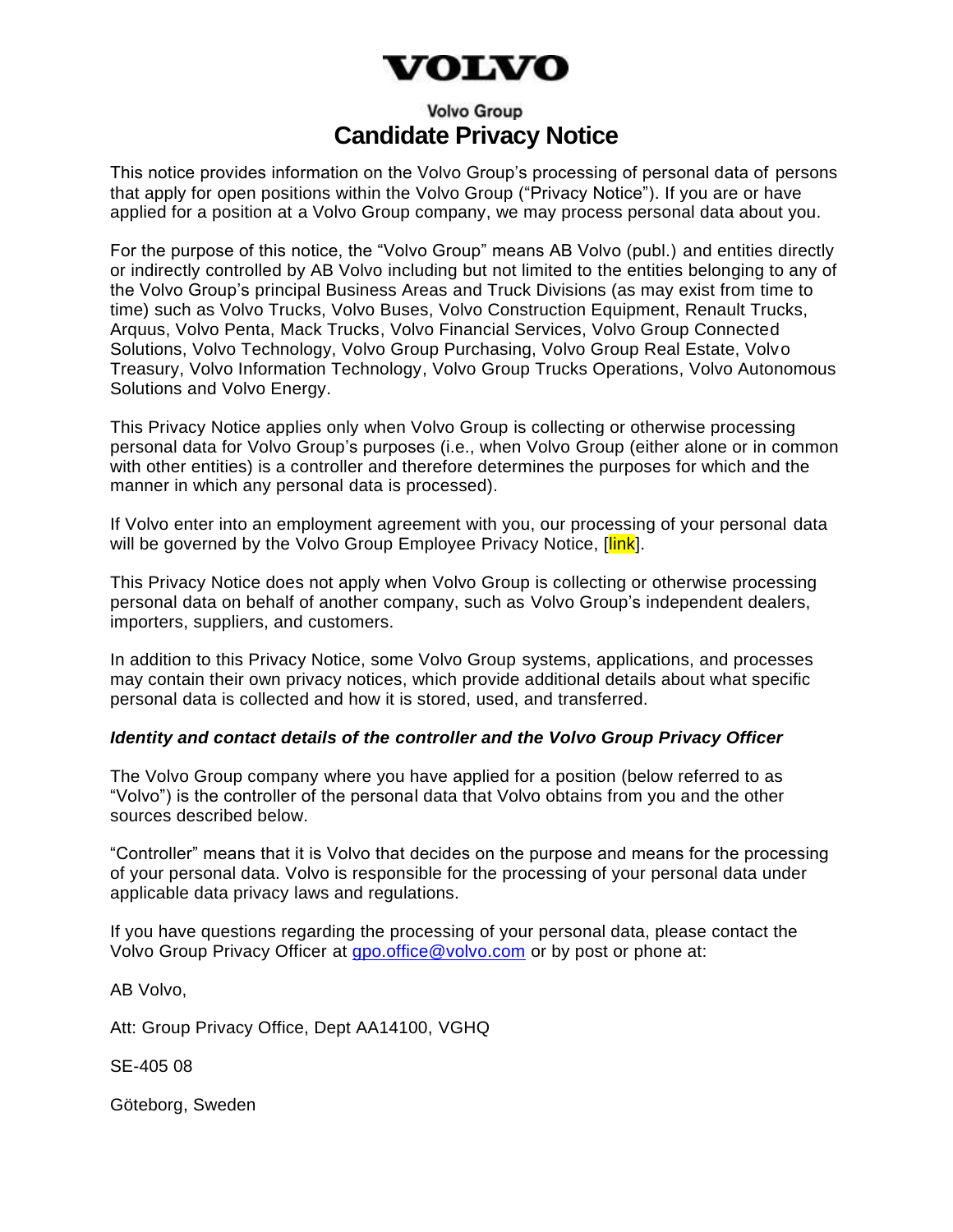# voinvo

#### **Volvo Group**

#### +46 (0)31 66 00 00

#### *What categories of personal data may Volvo process, on which legal ground(s) and for what purposes?*

For the purposes of this Privacy Notice, "personal data" is any information about a specific individual or that identifies or may identify a specific individual. In other words, it is any piece of information than can be linked to you.

For the purposes of this Privacy Notice, the term "process" or "processing" means any use of personal data, including but not limited to the collection, recording, organization, storing, adaptation, alteration, transferring, making available, blocking, deletion or destruction of personal data.

#### *Legal ground*

Volvo will process your personal data based on either of the following legal grounds, see also further details below.

- **Legal obligation**. Volvo may process your personal data if such processing is necessary to comply with a legal obligation, e.g. to comply with court orders and legal reporting requirements.
- **Legitimate interests**. Volvo may process your personal data if such processing is necessary for the purposes of a legitimate interest pursued by Volvo or a third party. It is generally considered to be in Volvo's legitimate interest to manage its daily operations, secure its facilities and equipment and keep internal control. In order to base its processing of personal data of candidates on the legitimate interest-basis, Volvo makes an assessment on case-by-case basis. For example, Volvo needs to process certain personal data about candidates where Volvo's legitimate interest is to enable administration of their user profiles and/or to otherwise administrate their application for a position at the Volvo Group.

Where it is stated herein that Volvo relies on its legitimate interests for a given processing purpose, Volvo is of the opinion that its legitimate interests are not overridden by your interests, rights or freedoms given (i) the transparency Volvo provides on the processing activity, (ii) Volvo's privacy by design approach, (iii) Volvo's regular privacy review and (iv) the rights you have in relation to the processing activity. If you wish to obtain further information on this balancing test approach, please contact the Volvo Group Privacy Officer via the contact details set out above.

- **Vital interests.** Volvo may process your personal data to protect the vital interest of you and others if Volvo has valid reasons to believe that such processing of your personal data may prevent or reduce any significant potential harm to you or others.
- **Consent**. In exceptional cases or if no other legal ground can be applied, Volvo may ask for your explicit consent to process certain personal data. Such consent is your choice and is entirely voluntary.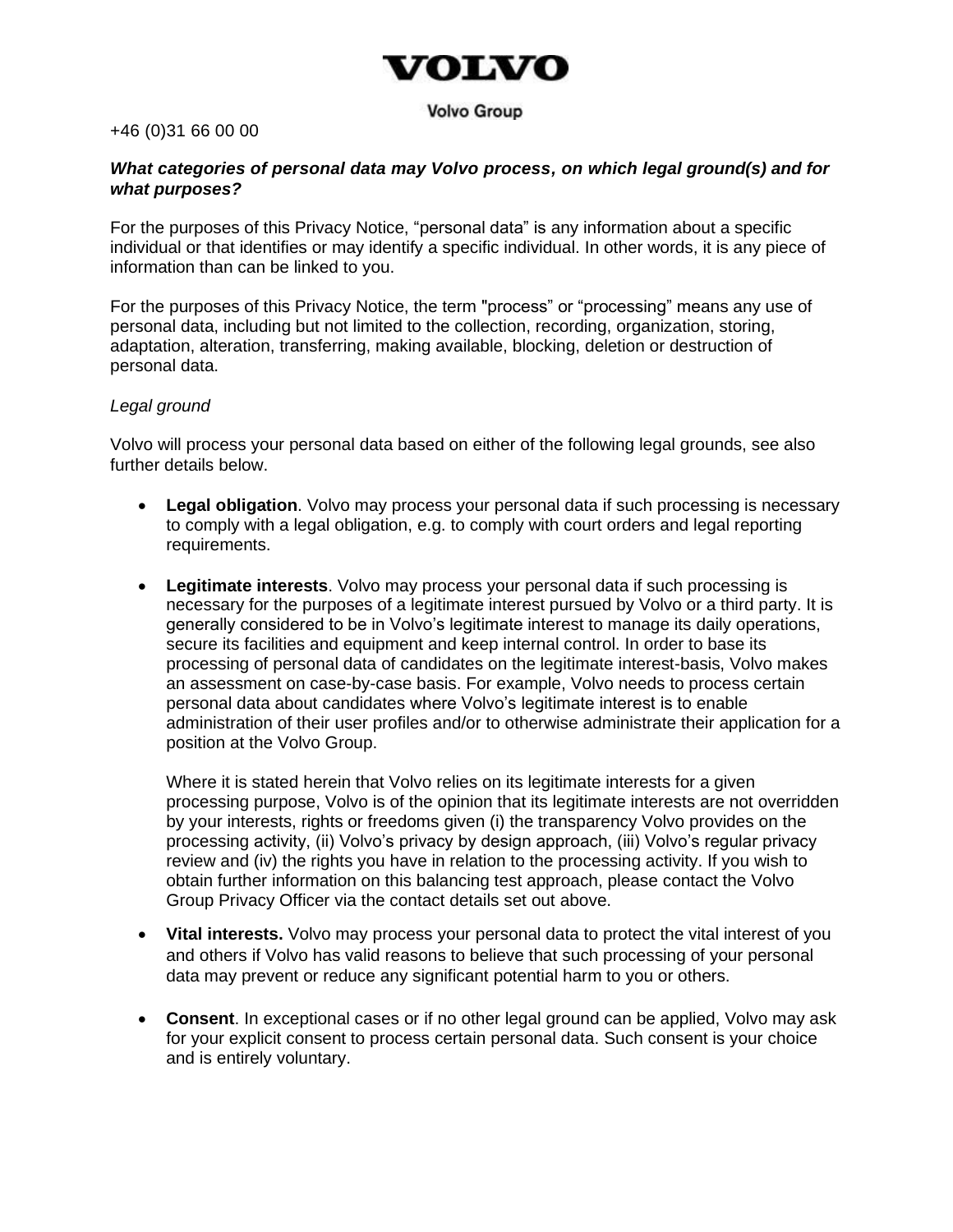

# **Volvo Group**

Volvo may process the following categories of data which, in itself or in combination with other data, may constitute personal data and for the general purposes stated in **Table 1** below.

*Please note that the below list is a list of examples only and not intended as an exhaustive list, and that Volvo will not necessarily process all the data listed below about you. Some of the purposes for processing will overlap and there may be several purposes which justify our use of your personal data.*

*Table 1 – Categories, Purpose and Legal Ground for Processing*

| <b>Categories of Personal Data</b>                                                                                                                                                                                                                                                   | <b>Purposes of Processing</b>                                                                                             | <b>Legal Ground for Processing</b>                                                                 |
|--------------------------------------------------------------------------------------------------------------------------------------------------------------------------------------------------------------------------------------------------------------------------------------|---------------------------------------------------------------------------------------------------------------------------|----------------------------------------------------------------------------------------------------|
| Individual data, such as name, date<br>of birth, gender, nationality, preferred<br>language and photo                                                                                                                                                                                | • Enabling registration of<br>candidates in Volvo's<br>recruitment systems<br>• General administration of<br>applications | • Legitimate interest (to manage<br>applications)                                                  |
| <b>Contact data, such as home address,</b><br>email and telephone number                                                                                                                                                                                                             | • Enabling communication with<br>candidates                                                                               | • Legitimate interest (to<br>communicate with candidates)                                          |
| IT-related data, such as e-mail and<br>password for the Volvo recruitment<br>system including automatic messages<br>and other communication                                                                                                                                          | • Enabling the use of and<br>communication through Volvo's<br>recruitment system                                          | • Legitimate interest (to manage<br>applications)                                                  |
| Competence data, such as CV,<br>including information on work related<br>experience, education, trainings,<br>professional memberships, diplomas,<br>references letters as well as other<br>data that you provide us during<br>interviews at our premises or via<br>digital channels | • Enabling assessment of the<br>candidates' skills and<br>qualifications for the position                                 | • Legitimate interest (to assess<br>candidates)                                                    |
| Performance and evaluation data,<br>such as personal and analytical tests<br>in connection with recruitment<br>processes                                                                                                                                                             | • Enabling assessment of the<br>candidates skills and<br>qualifications for the position                                  | • Legitimate interest (to evaluate<br>the candidates competences<br>for the position)<br>• Consent |
| Health data, such as results from<br>health examinations and drug tests<br>(only for certain positions)                                                                                                                                                                              | • Enabling assessment of the<br>candidate's health status (if                                                             | • Consent                                                                                          |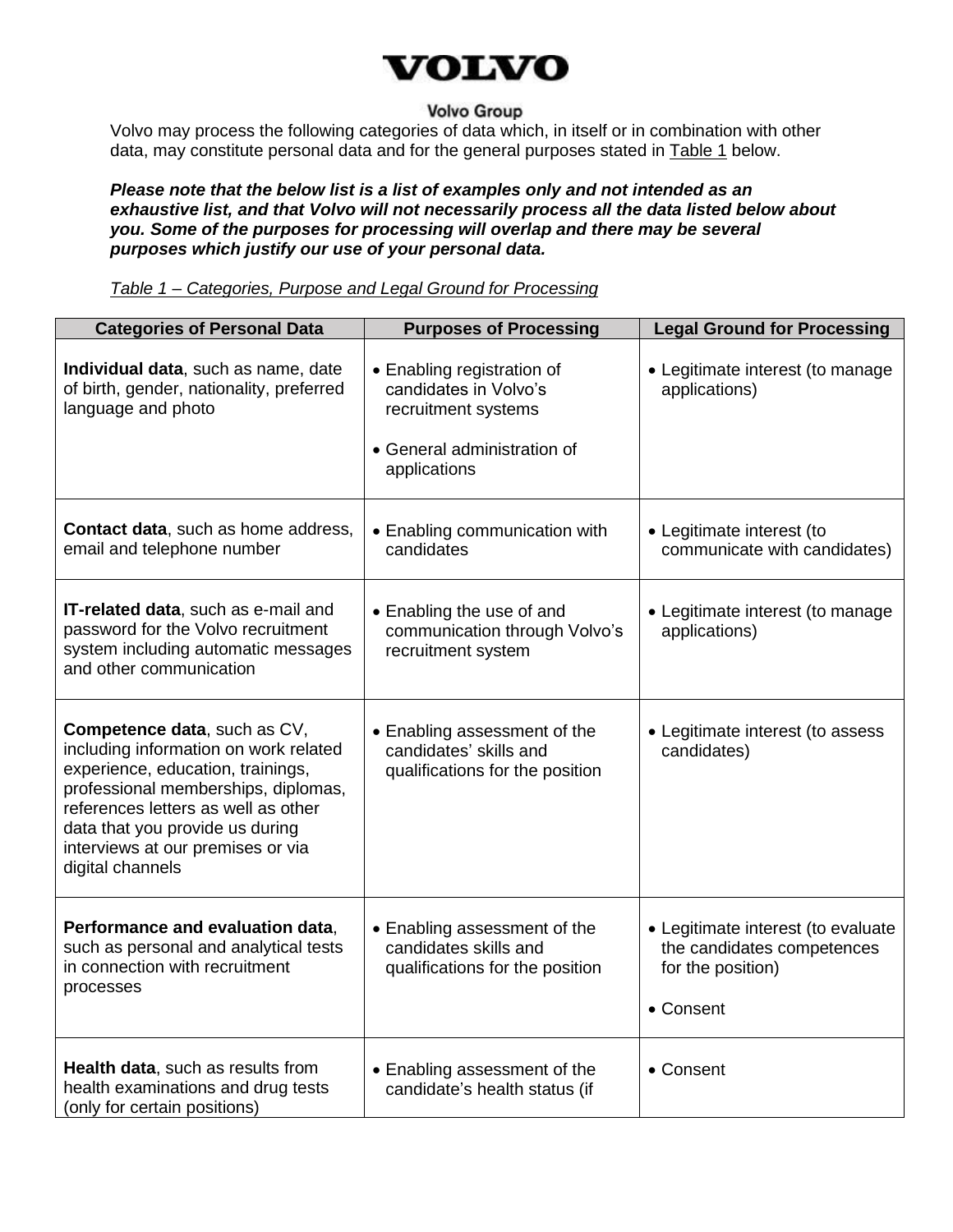

#### **Volvo Group**

| $\sim\!\sim\!$                                                                                           |                                                                                                |                                                                                     |  |
|----------------------------------------------------------------------------------------------------------|------------------------------------------------------------------------------------------------|-------------------------------------------------------------------------------------|--|
|                                                                                                          | needed for specific positions or<br>other reasons)                                             |                                                                                     |  |
| Security data, such as information<br>obtained through background checks<br>(only for certain positions) | • Enabling assessment of the<br>candidates background (if<br>needed for the specific position) | • Consent (to enable relevant<br>third parties to release<br>information about you) |  |

# *Specifically about special categories of personal data*

It is specifically noted that some aspects of health and security data may be regarded as special categories of personal data under applicable data privacy laws and shall be handled with extra care and require additional protective measures. Volvo will only process special categories of personal data if Volvo has a legal obligation to process such data, and/or if Volvo has received your explicit consent to process such data. In such cases, Volvo will inform you and (if required by law to do so) seek your explicit consent to process such data. You should be aware that it is not a condition of your contract with us that you agree to any request for consent from us*.*

# *Specifically about CCTV monitoring*

Volvo may use CCTV monitoring (as defined above) where permitted by law. CCTV monitoring is generally used to control and prevent unauthorized access to Volvo's premises and equipment, however in some countries it may also be used for the purpose to ensure compliance with health and safety guidelines and procedures and for overall production improvement purposes. CCTV images and recordings are securely stored and only accessible on a need-to-know basis (for example, to look into an incident).

#### *Specifically about automated decision-making*

The Volvo Group online recruitment system may include screening questions to identify whether candidates have certain predefined minimum competences for applied positions. Please note that if you provide a negative answer to any of the screening questions you may be automatically removed from the recruitment process through automatic decision mechanisms in the recruitment system. In such case you will receive an automated message that your application has been declined.

#### *From where will Volvo obtain your personal data?*

Volvo will primarily obtain your personal data from yourself, e.g. during the application process. Your personal data may also be obtained via a third party, e.g. from someone you have directed us to obtain your personal data from e.g. when we contact references that were provided to Volvo by you, or from service providers acting on Volvo's behalf (e.g. background screening and verification including education, past employment, references and health examinations).

Some personal data might also be collected from Volvo's IT-system, or equivalent, for example if you are, or have previously been, employed by a Volvo Group company or engaged as a consultant by a Volvo Group company.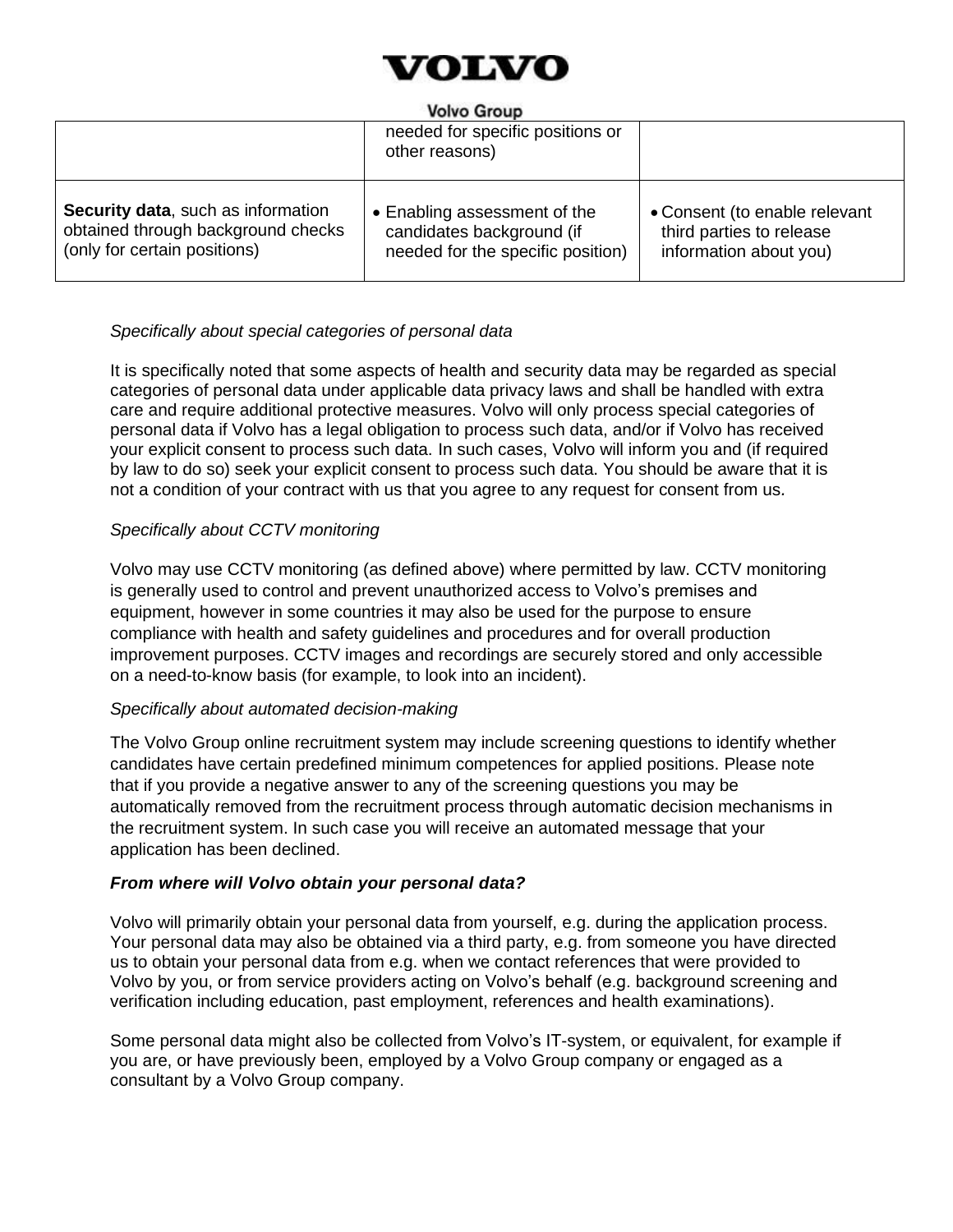

**Volvo Group** 

# *What happens if you do not provide Volvo with any personal data?*

Except for certain information that is required by law, your decision to provide any personal data to Volvo is voluntary. You will therefore not be subject to adverse consequences if you do not wish to provide Volvo with your personal data.

However, please note that it is necessary for Volvo to process certain personal data relating to you to administer your application for a position with Volvo. Accordingly, Volvo may not be able to offer you an employment if you do not provide certain necessary personal data or do not allow Volvo to process certain necessary personal data in connection with your application.

#### *How will Volvo share your personal data?*

Your personal data may be shared with other Volvo Group companies and with certain categories of third parties (as further detailed below), which may involve transferring your personal data to other countries.

#### *Sharing of personal data within the Volvo Group*

The Volvo Group is a global organization with offices and operations throughout the world, and your personal data may be transferred or be accessible internationally throughout the Volvo Group's global business and between its various entities and affiliates. Any transfers of your personal data to other Volvo Group companies (including transfers from within the EU/EEA to outside the EU/EEA) will be governed by an intercompany agreement based on EU approved Standard Contractual Clauses or such other mechanisms as have been recognized or approved by the relevant authorities from time to time. Such agreement reflect the standards contained in European data privacy laws (including the EU General Data Protection Regulation). Having this agreement in place means that all Volvo Group entities have to comply with the same internal rules. It also means that your rights stay the same no matter where your data is processed by Volvo Group.

#### *Sharing of personal data with third parties outside of the Volvo Group*

In addition to the sharing of personal data between Volvo Group companies as set out above, Volvo may also share your personal data with certain categories of third parties, including:

- **Business partners,** such as Volvo Group's suppliers and service providers in connection with their provision of products and services to the Volvo Group, such as IT service providers.
- **Unions,** if required by applicable law, including information obligation towards unions in connection with appointments of managers.
- **Professional advisors**, such as lawyers and other professional advisors in connection with claims and the receipt of advisory services.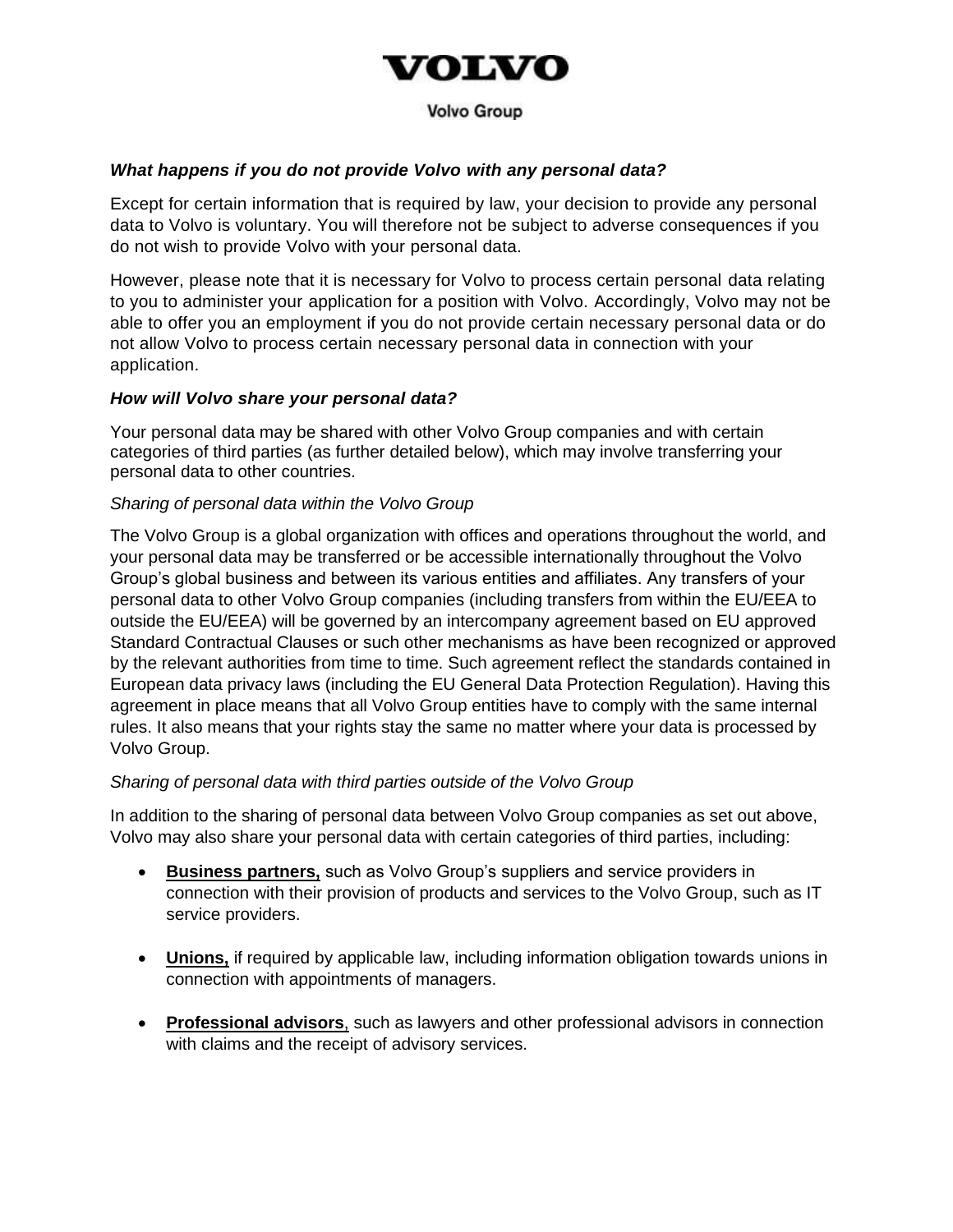# VOLVO

# **Volvo Group**

• **Law enforcement,** regulatory authorities and other public and judicial bodies in connection with legal obligations such as court orders or legal reporting requirements or if considered necessary in exceptional cases to protect the vital interest of you or others.

Any third party service providers and professional advisors to whom your personal data are disclosed, are expected and required to protect the confidentiality and security of your personal data and may only use your personal data in compliance with applicable data privacy laws and regulations.

Further, in the event that any Volvo Group company that is located within the EU/EEA transfers personal data to external third parties that are located outside of the EU/EEA the relevant Volvo Group company will satisfy itself that there are appropriate safeguards in place which provide adequate levels of protection of your personal data as required by applicable data privacy laws (including the EU General Data Protection Regulation). For example, this may include the use of EU approved Standard Contractual Clauses or such other mechanism as have been recognized or approved by the relevant authorities from time to time.

If you have questions about how Volvo will share your personal data, please contact the VOLVO Group Privacy Officer via the contact details set out above.

#### *How does Volvo safeguard personal data?*

Volvo utilizes appropriate and reasonable legal, technical and organizational security measures, including information technology security and physical security measures, to adequately protect personal data.

These measures are appropriate to the risks posed by the processing of personal data and to the sensitivity of the personal data and take into account the requirements of applicable local law. In addition, the measures are continuously improved in line with the development of available security products and services.

Volvo requires all persons to abide by applicable security policies related to personal data when using Volvo systems.

# *For how long will Volvo process your personal data?*

Volvo will normally keep your personal data until the recruitment process has been concluded, and two (2) years thereafter (or longer dependent on applicable employment legislation) to satisfy the need to use such personal data in the event of an actual, threatened or anticipated dispute or claim (e.g. on grounds of discrimination).

If consent has been given to store personal data for future recruitment needs, it will be stored until a future recruitment of the applicant is no longer relevant and/or until such consent has been withdrawn.

# *Your data protection rights*

You may be entitled, where provided for under applicable data privacy laws and regulations, to:

• Request access to the personal data Volvo process about you: this right entitles you to know whether we hold personal data about you and, if we do, to obtain information on and a copy of the specific pieces and categories of personal data.